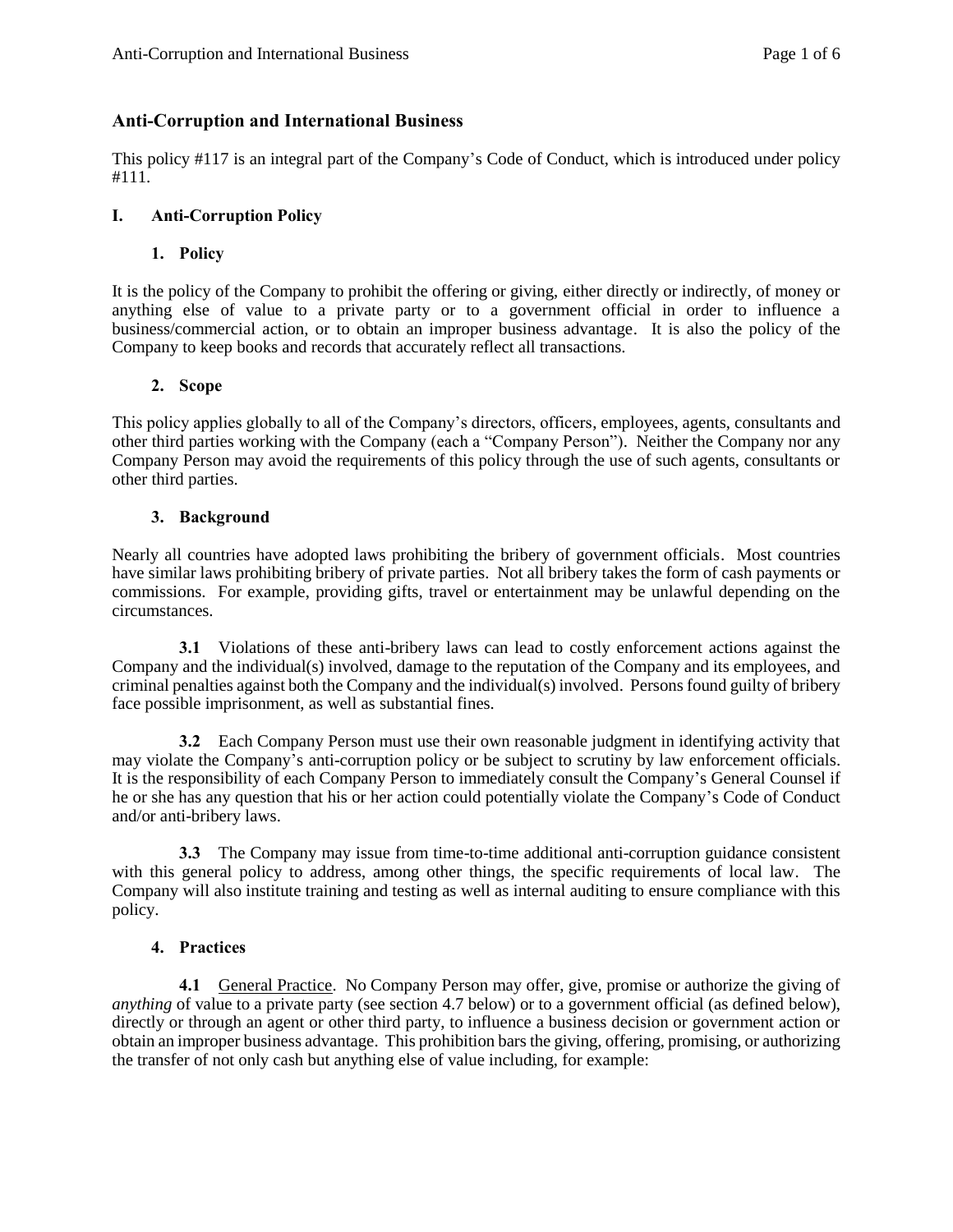- Gifts or gratuities of any kind (*see* Section 4.3 below);
- Travel, meals or entertainment (*see* Section 4.4 below);
- Contributions to a charity (even a legitimate one) specified by a private party or government official; or
- Offers of employment to family members of the private party or a government official in order to influence a business/commercial action or a government action, or to obtain an improper business advantage in any such action.
- To *"influence a business or government action'"* means to attempt to induce a private party or a government official to act or refrain from acting in any way.
- An "*improper advantage"* is any advantage gained by the Company not on the merits of its products or services but because the private party or a government official violated their employer's trust for the Company's benefit. Such an improper advantage could include new business, retaining existing business, a reduction of a tax or import duty, a regulatory approval or any other action that is unwarranted.
- A "*government official*" includes anyone working at a government entity (as defined below), as well as any candidate for political office or political party.
- A "*government entity*" is defined broadly to include national, state or local governments or government departments, bodies, agencies or other government entities, as well as "public international organizations" and political parties. "Public international organizations" include any organization with two or more governments as members. "Government entity" also includes "government-owned enterprises," meaning any entity, whether organized under public or private law, in which one or more governmental entities has a sufficient interest to give it control. A majority of the voting shares would clearly qualify, as would a single share if it conferred control.

Thus, for example, a government official could include any of the following:

- Employee of a state-owned hospital, utility or other enterprise;
- Local police officer;
- Military personnel;
- Customs official;
- Officer of the World Health Organization, Council of Europe, World Bank or United Nations;
- Mayoral candidate; or
- Member of Parliament; or Judge, Prosecutor or Court Clerk.

Should you have any doubts as to whether a person is a government official, contact the Company's General Counsel.

**4.2** Facilitation Payments. Minor payments made to officials or others to speed up a routine governmental process are prohibited, as are similar payments in the private sector to the extent they are not made as part of an established, open process or are not properly documented. A facilitation payment made to ensure the safety and/or security of an employee must be reported immediately to the Company's General Counsel, recorded and steps must be taken to avoid a recurrence.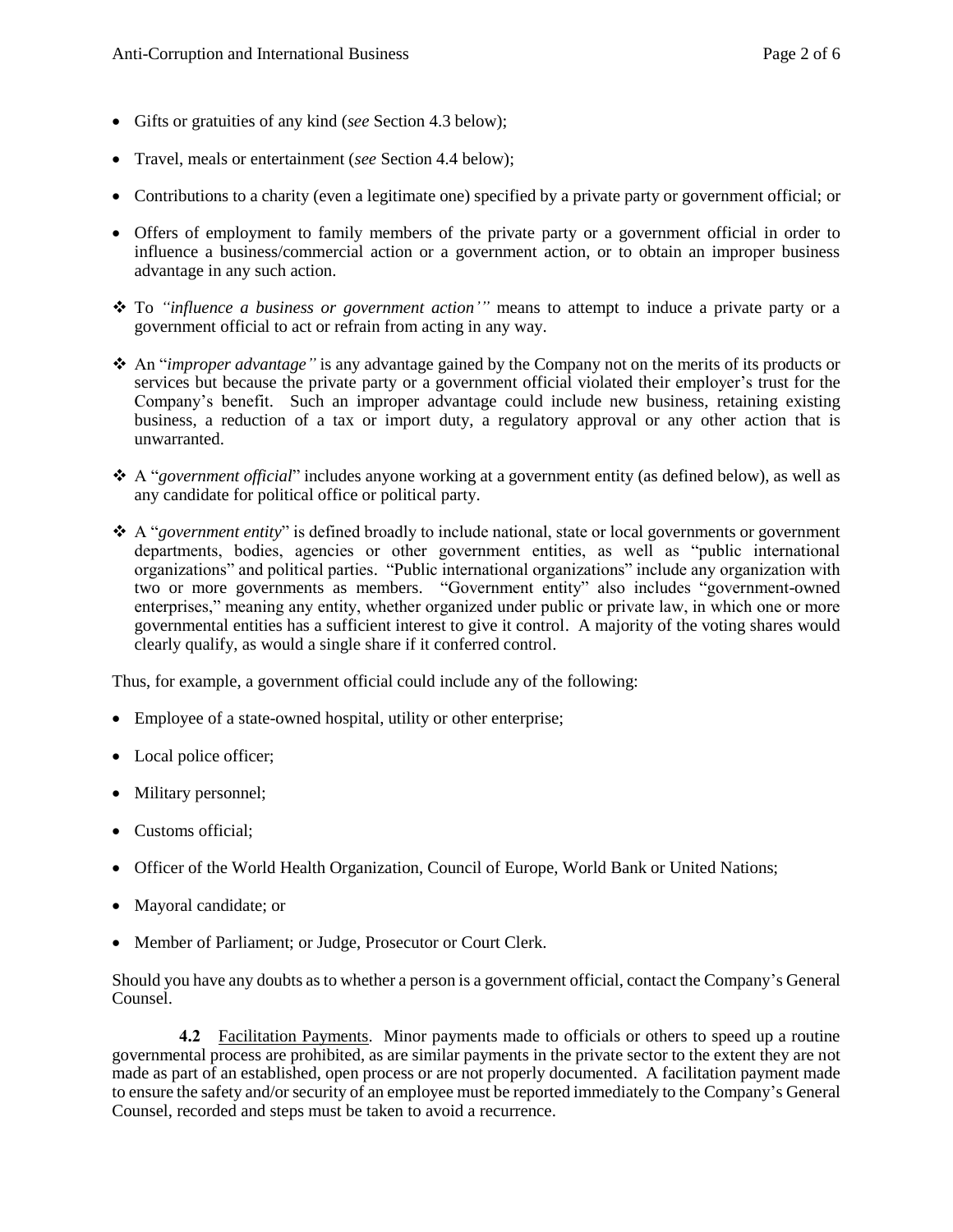**4.3** Gifts and Contributions. A gift or promise of a gift to a private person or to a government official is never permissible if it is provided to influence a business decision or a government action or to obtain an improper business advantage. Contributions to political parties, candidates and campaigns for public office made by the Company or a Company Person on behalf of the Company are generally not permitted and any exception must be approved by the Company's General Counsel.

**4.4** Travel, Meals and Entertainment. Providing travel, meals or entertainment to a private party or to a government official in order to influence a business decision or a government action or to obtain an improper business advantage is never permitted. However, meals and entertainment that are (1) reasonable in value, (2) permitted under local laws and customs, and (3) offered infrequently, may be acceptable. In addition, reasonable and good faith expenditures on travel, lodging and similar items may be permitted with the prior approval of your manager, but only if they are directly related to the marketing, demonstration or explanation of products or services or the signing of a contract. Providing travel, meals or entertainment to a guest (including spouse) of the private party or of a government official is not permitted. Consult your manager or the Company's General Counsel for any additional guidance you may need on this issue.

**4.5** Agents, Consultants and Other Third Parties. A Company Person may not give money or anything of value to any person if the circumstances indicate that it is probable that all or part of the money or other thing of value will be passed on to a private party or to a government official to influence a business decision or a government action or to obtain an improper business advantage. To protect the Company against the risk of bribes given indirectly, it is imperative that the Company and each Company Person ensure that its agents, consultants and other third parties who represent the Company understand and abide by the Company's anti-bribery policies. It is also imperative that the Company investigate the qualifications and reputation of such third parties prior to establishing a relationship.

**4.6** Books and Records. The Company's books, records and accounts must be kept with reasonable detail and accuracy such that they fairly reflect the true economic substance of all transactions and dispositions of assets. Company Persons must follow all internal controls, practices and procedures, as well as applicable standards and practices for accounting and financial reporting. False or artificial entries are not to be made in the books and records of the Company for any reason. Such artificial entries could include the mischaracterization of an improper payment as a commission payment, customer development charge, processing fee or rebate.

**4.7** Private Parties; Bribery in the Private Sector. Private parties are covered in the same manner as are government officials. That is, no person may solicit or receive a bribe, and no person may give, offer, promise or authorize the giving of *anything* of value to a private party employed by a private sector (non-governmental) entity, directly or through an agent or other third party, to influence any action, to obtain an improper business advantage or to cause the other person to breach any of his/her duties to the private entity. This prohibition bars the giving, offering, promising, authorizing the transfer of, or receiving of not only cash, but of anything of value, as it does in the general provisions of Section 4 above.

**4.8** U.S. Officials. The laws applicable to dealings with U.S. officials or employees are complex and easily violated. Typical business practices, such as business meals or entertainment expenditures, may violate federal law. As a result, special care must be taken when interacting with U.S. officials.

- a. U.S. federal, state and local officials and employees are prohibited from accepting entertainment, meals, gifts, gratuities or other things of value. Offering a benefit to a U.S. federal, state or local government official or employee or their family members may violate the law. Where offering a benefit violates the law, it may constitute bribery, and that can subject you to fines or jail time.
- b. Company Persons who interact with government employees and government agencies are expected to know and abide by all applicable guidelines preventing unauthorized or illegal gifts and payments.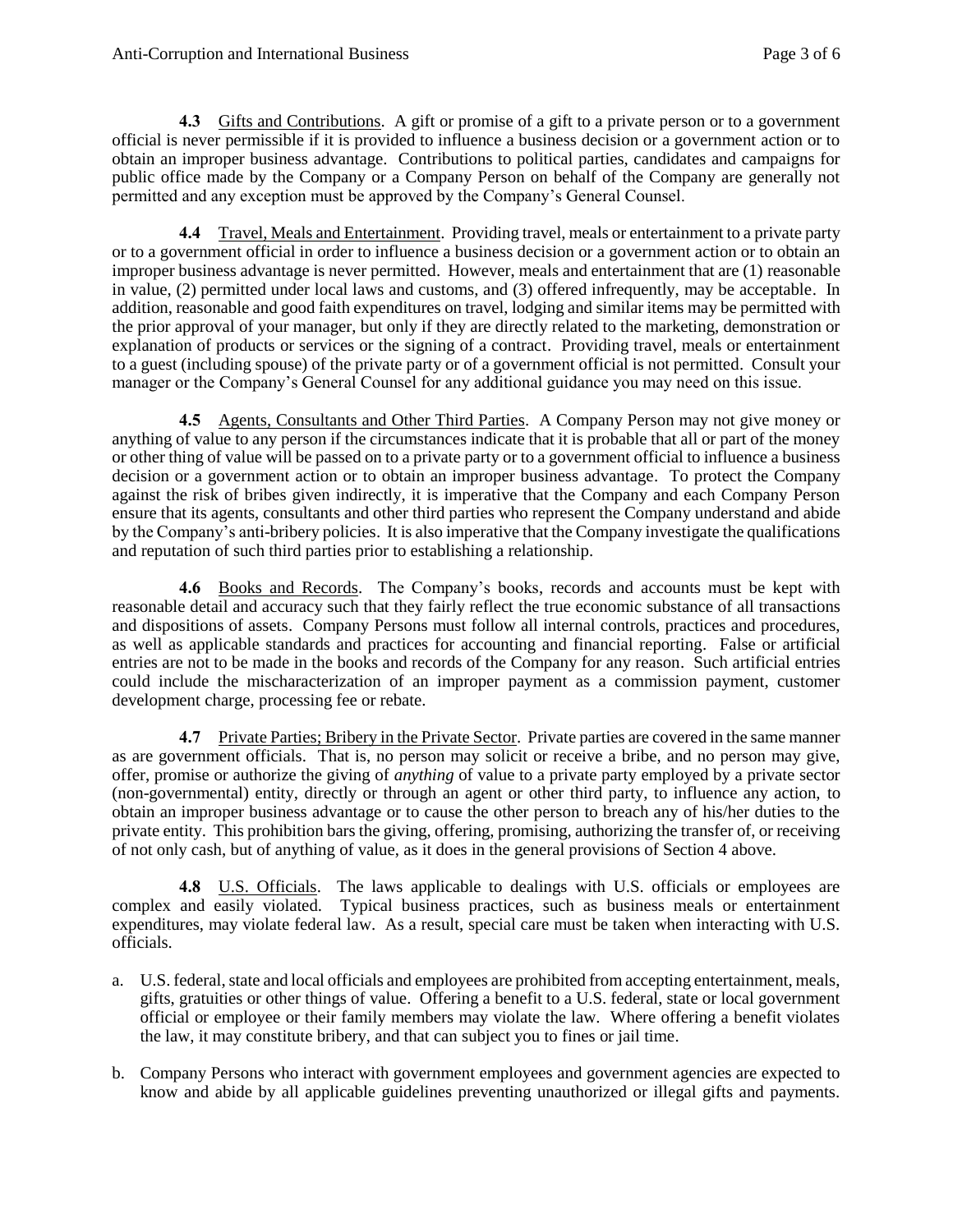Unless a proposed gift is clearly permitted under applicable laws and rules, or have approval from the General Counsel, you should assume the gift is prohibited.

c. Keep in mind that these rules *may* apply even where the business courtesy is based purely on a personal or social relationship, rather than on the position of the government official or employee. This determination is often fact-specific and requires legal analysis. If you have any questions about providing any type of gift to a government official or employee, contact the General Counsel.

**4.9** Questions. Any questions concerning this policy or the applicability of the anti-bribery laws to specific situations or practices should be directed to the Company's General Counsel.

**4.10** Acknowledgment. Each Company Person, if requested, will annually acknowledge in writing, in the form requested, that he or she understands the Company's policies with respect to anticorruption and is in compliance with it and will adhere to its provisions.

## **5. Reporting**

If you suspect that any Company Person, or any other person acting for the Company, may have engaged in conduct inconsistent with the Company's policies with respect to anti-corruption, you must immediately contact the Company's General Counsel or use any other of the avenues of communication set forth in the Company's Open Door Policy, including anonymous reporting options. No Company Person will be penalized or retaliated against in any way for reporting misconduct.

## **II. International Business**

## **1. Anti-Boycott Regulations**

Certain countries are engaged in a boycott of Israel, and may attempt to enforce this boycott in their contracts with companies from the U.S. The U.S. maintains anti-boycott regulations prohibiting U.S. persons from participating in the boycott of Israel and any other secondary boycott of a country friendly to the U.S. No Company employee shall agree to a contract, document or oral request containing language that could be interpreted as requesting or requiring compliance with such a boycott. In addition, no employee shall comply with a customer request for information about the Company's business activities relating to Israel or any other country that is the target of such a boycott. U.S. law requires that any such requests be immediately reported to the U.S. government, even when a response is not provided. Therefore, any such request must be immediately reported to the General Counsel. U.S. law imposes fines and other penalties for violations of the anti-boycott regulations, including on U.S. parent companies in cases where their non-U.S. subsidiaries violate the anti-boycott regulations.

#### **2. Export Controls**

It is Company's policy that strict compliance with all export control laws and regulations. The U.S., as well as many other countries, maintain controls on the export of products, software, and technology "Technology" includes information concerning the development, production or use of a product or software and may take the form of technical data (e.g., blueprints, plans, diagrams, models, formulae, tables, engineering designs and specifications, manuals and instructions) or technical assistance (e.g., instruction, skills training, working knowledge, and consulting services). The idea of an "export" is broad. For example, it includes:

- sending or taking products, software, or technology out of the U.S. in any manner (including electronic transfers);
- releasing software or technology in a foreign country;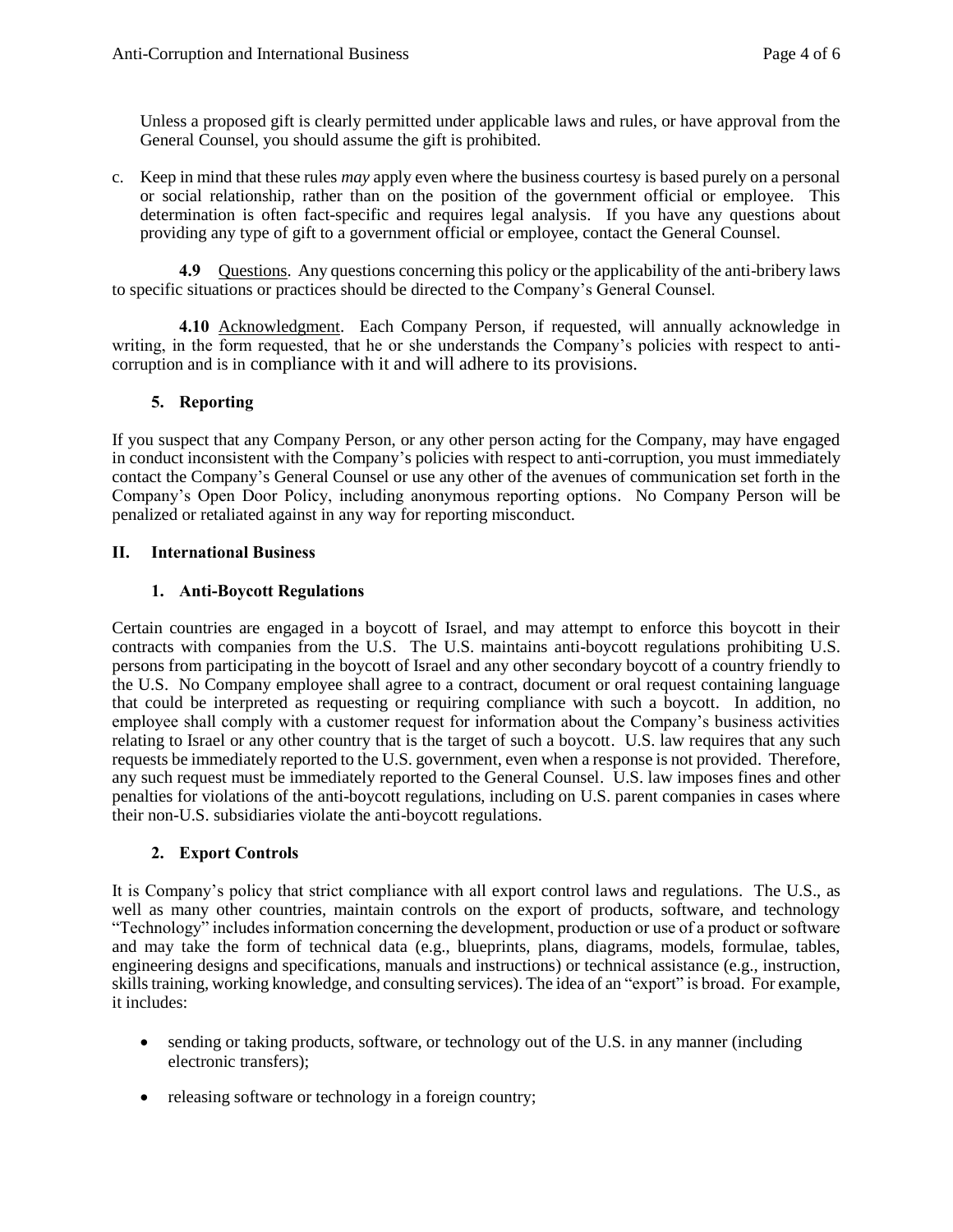- transferring certain encryption software in the United States to an embassy or affiliate of a foreign country; and
- releasing technology or software to a foreign national, whether located in the U.S. or abroad (including oral or visual disclosure). For purposes of export controls, a "foreign national" does not include any person holding valid U.S. citizenship, lawfully admitted for permanent residence in the United States, or who is a protected individual under the Immigration and Naturalization Act.

U.S. export laws and regulations also apply to the re-export to third countries of U.S.-origin items, foreign products with U.S. content, and the direct product of U.S. technology. In addition, they also prohibit transactions involving certain proliferation-related end-uses, including nuclear activities, chemical or biological weapons, missiles, and unmanned aerial vehicles. Every Company employee shall comply with these export control requirements. Before engaging in a transaction involving proliferationrelated end-uses, or exporting or re-exporting any controlled commodities or technology, by whatever method of transmission, Company employees must determine whether the proposed transaction requires U.S. government approval, and comply with any pre-requisite filing requirements, licensing requirements or post-export reporting requirements. If a license is required, employees must ensure that it is in place prior to the export event. Licenses may be required for the Company to engage in transactions requiring U.S. government authorization for the ultimate destination, even if the Company is only dealing with an intermediary.

**Failure to comply with export control laws and regulations may result in fines, loss or restriction of export privileges, or adverse publicity for the Company. Failure to comply may also result in termination of employment. Intentional violation of these requirements may be a criminal offense and can result in imprisonment. Each supervisor and manager is responsible for ensuring employee understanding and compliance with export regulatory requirements associated with the activities in which the employee is engaged. Business situations having the appearance of not complying with the regulations or the terms of export licenses should be reported promptly to the supervisor and the General Counsel. Any employee may bring export control issues to the attention of higher management for review.**

# **3. Embargoes and Sanctions**

The United States imposes various comprehensive embargoes and sanctions on trade and other transactions (e.g., travel-related service transactions; contracting; imports; loans; and, in some cases, investments) with a number of countries, currently including North Korea, Cuba, Iran, Sudan, Syria, and the Crimea Region of Ukraine.

Some U.S. agencies also prohibit certain transactions involving designated persons, entities or vessels (collectively "Restricted Parties"). For example, the Department of Commerce maintains the Denied Persons List, Entity List, and Unverified List and the Office of Foreign Assets Control maintains the Specially Designated Nationals List, among others. Restricted Parties can be located in any country of the world (including the United States) and may be designated for any number of reasons (including support for terrorism, narcotics-trafficking activities, acting counter to the foreign policy interests of the United States, and prior violations of export laws). In some cases, entities owned 50% or more by a Restricted Party (or in aggregate by multiple Restricted Parties) are also deemed to be Restricted Parties, even if not separately listed.